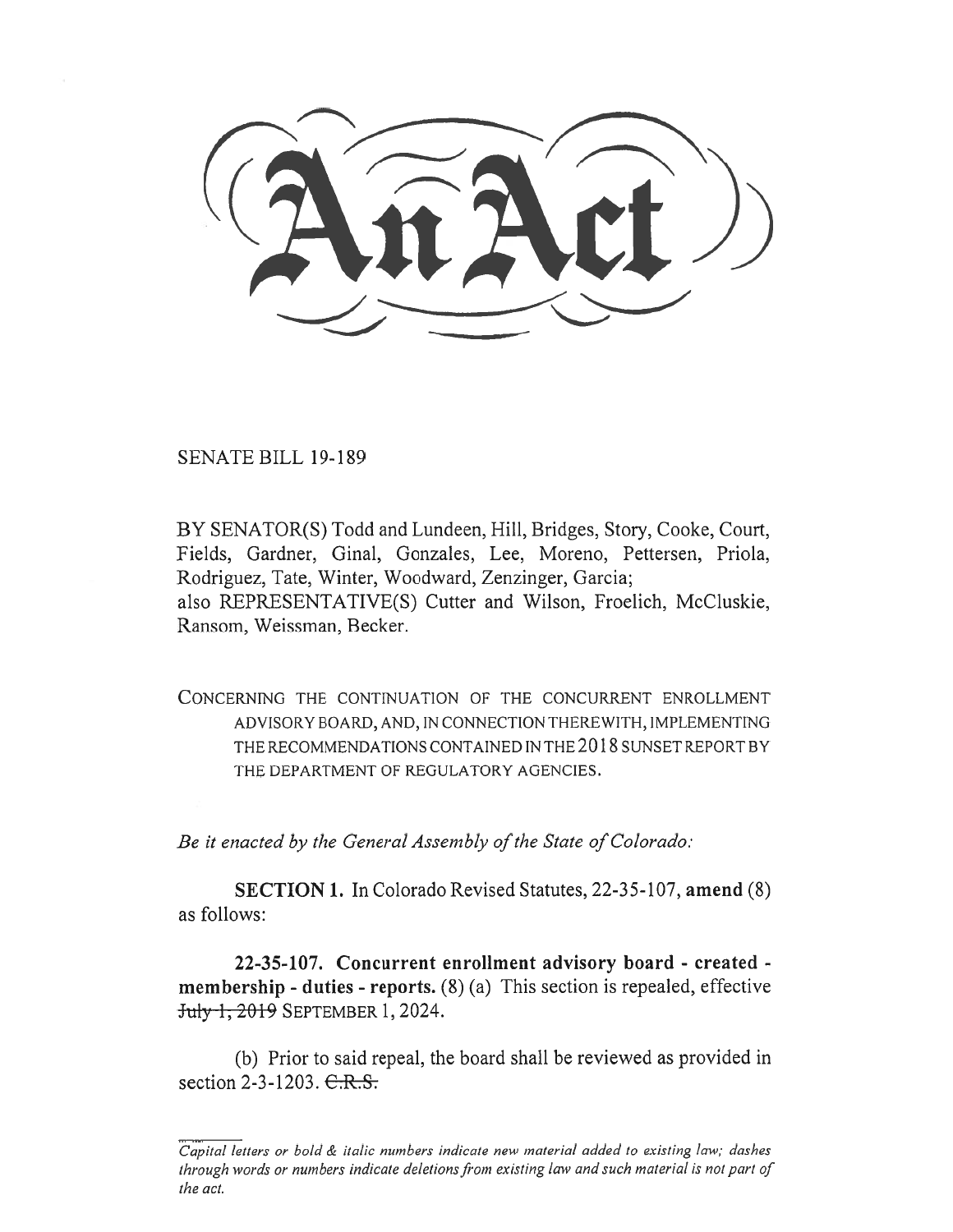**SECTION 2.** In Colorado Revised Statutes, 2-3-1203, **repeal**   $(8)(a)(III)$  as follows:

**2-3-1203. Sunset review of advisory committees - legislative declaration - definition - repeal.** (8) (a) The following statutory authorizations for the designated advisory committees will repeal on July 1, 2019:

(III) The concurrent enrollment advisory board created in section 22-35-107, C.R.S.;

**SECTION 3.** In Colorado Revised Statutes, 2-3-1203, **add**   $(15)(a)(VI)$  as follows:

**2-3-1203. Sunset review of advisory committees - legislative declaration - definition - repeal.** (15) (a) The following statutory authorizations for the designated advisory committees are scheduled for repeal on September 1, 2024:

(VI) THE CONCURRENT ENROLLMENT ADVISORY BOARD CREATED IN SECTION 22-35-107.

**SECTION 4. Safety clause.** The general assembly hereby finds,